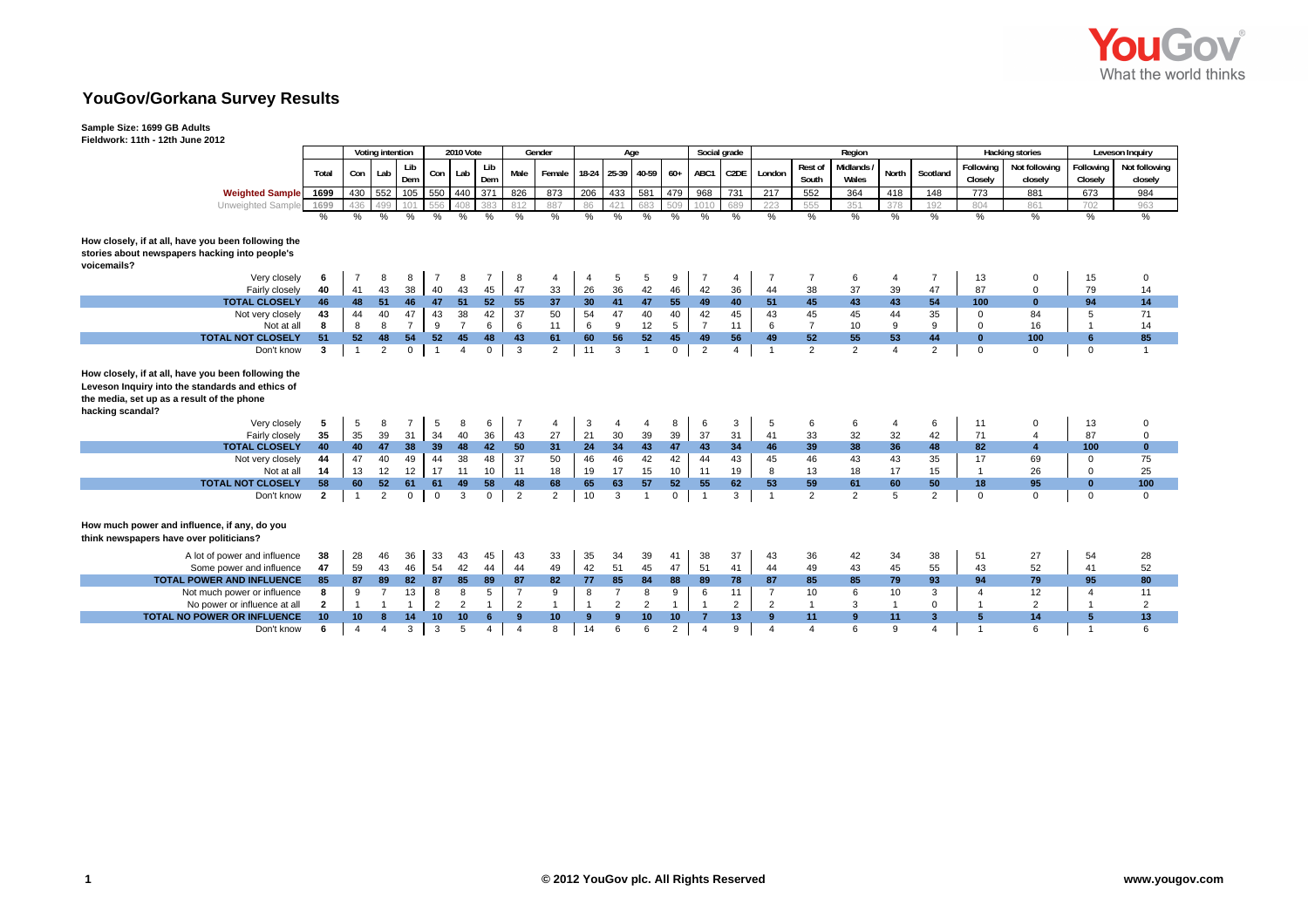

## **Fieldwork: 11th - 12th June 2012**

|                                                                                                                           |                | Voting intention |                   |                      |                | 2010 Vote         |                 |                | Gender               | Age            |                      |                |                | Social grade   |         |                      |                | Region               |                      |                |                 | <b>Hacking stories</b> | Leveson Inquiry |               |
|---------------------------------------------------------------------------------------------------------------------------|----------------|------------------|-------------------|----------------------|----------------|-------------------|-----------------|----------------|----------------------|----------------|----------------------|----------------|----------------|----------------|---------|----------------------|----------------|----------------------|----------------------|----------------|-----------------|------------------------|-----------------|---------------|
|                                                                                                                           |                |                  |                   | Lib                  |                |                   | Lib             |                |                      |                |                      |                |                |                |         |                      | Rest of        | Midlands             |                      |                | Following       | Not following          | Following       | Not following |
|                                                                                                                           | Total          | Con              | Lab               | Dem                  | Con            | Lab               | Dem             | Male           | Female               | 18-24          | 25-39                | 40-59          | $60+$          | ABC1           | C2DE    | London               | South          | Wales                | North                | Scotland       | Closely         | closely                | Closely         | closely       |
| <b>Weighted Sample</b>                                                                                                    | 1699           | 430              | 552               | 105                  | 550            | 440               | 371             | 826            | 873                  | 206            | 433                  | 581            | 479            | 968            | 731     | 217                  | 552            | 364                  | 418                  | 148            | 773             | 881                    | 673             | 984           |
| Unweighted Sample                                                                                                         | 1699           | 436              | 499               | 10 <sup>7</sup>      |                | 408               |                 | 812            | 887                  | 86             | 421                  | 683            | 509            | 1010           | 689     | 223                  | 555            | 351                  | 378                  | 192            | 804             | 861                    | 702             | 963           |
|                                                                                                                           | %              | %                | %                 | %                    | $\frac{0}{0}$  | %                 | %               | %              | %                    | %              | $\frac{0}{0}$        | %              | %              | %              | %       | %                    | %              | $\frac{0}{0}$        | %                    | %              | %               | %                      | %               | %             |
|                                                                                                                           |                |                  |                   |                      |                |                   |                 |                |                      |                |                      |                |                |                |         |                      |                |                      |                      |                |                 |                        |                 |               |
| And how much power and influence, if any, do<br>you think newspapers have over their readers?                             |                |                  |                   |                      |                |                   |                 |                |                      |                |                      |                |                |                |         |                      |                |                      |                      |                |                 |                        |                 |               |
| A lot of power and influence                                                                                              | 32             | 28               | 37                | 31                   | 29             | 34                | 36              | 32             | 31                   | 44             | 32                   | 29             | 30             | 33             | 30      | 34                   | 33             | 36                   | 29                   | 21             | 36              | 30                     | 36              | 30            |
| Some power and influence                                                                                                  | 50             | 56               | 45                | 52                   | 53             | 45                | 53              | 48             | 51                   | 37             | 48                   | 53             | 53             | 52             | 47      | 54                   | 50             | 47                   | 46                   | 59             | 52              | 50                     | 50              | 52            |
| TOTAL POWER AND INFLUENCE                                                                                                 | 82             | 84               | 82                | 83                   | 82             | 79                | 89              | 80             | 82                   | 81             | 80                   | 82             | 83             | 85             | 77      | 88                   | 83             | 83                   | 75                   | 80             | 88              | 80                     | 86              | 82            |
| Not much power or influence                                                                                               | 12             | 13               | 11                | 16                   | 13             | 13                | 9               | 12             | 11                   | 8              | 12                   | 12             | 13             | 11             | 13      | 8                    | 13             | 9                    | 14                   | 16             | 11              | 13                     | 11              | 12            |
| No power or influence at all                                                                                              | $\overline{2}$ | $\overline{1}$   | 3                 | $\mathbf{1}$         | 3              | 3                 | $\mathbf{1}$    | 3              | $\mathbf{1}$         | $\overline{1}$ | 2                    | $\overline{2}$ | 3              | $\overline{1}$ | 3       | $\overline{2}$       | $\overline{2}$ | 3                    | $\overline{2}$       | $\mathbf{1}$   | $\overline{2}$  | $\overline{2}$         | $\overline{2}$  | 3             |
| TOTAL NO POWER OR INFLUENCE                                                                                               | 14             | 14               | 14                | 17                   | 16             | 16                | 10 <sup>1</sup> | 15             | 12 <sup>2</sup>      | 9              | 14                   | 14             | 16             | 12             | 16      | 10 <sup>1</sup>      | 15             | 12 <sup>2</sup>      | 16                   | 17             | 13              | 15                     | 13              | 15            |
| Don't know                                                                                                                | 4              | $\overline{2}$   | $\overline{4}$    | $\mathbf{1}$         | $\overline{2}$ | 5                 | $\overline{2}$  | $\overline{4}$ | 5                    | 10             | $\overline{7}$       | $\overline{4}$ | $\mathbf{1}$   | 3              | 6       | $\overline{2}$       | $\overline{2}$ | 5                    | 9                    | $\overline{4}$ | $\mathbf 0$     | 4                      | $\mathbf 0$     | 4             |
| Do you think newspapers have more or less<br>influence than they did ten years ago?                                       |                |                  |                   |                      |                |                   |                 |                |                      |                |                      |                |                |                |         |                      |                |                      |                      |                |                 |                        |                 |               |
| More influence                                                                                                            | 44             | 40               | 49                | 36                   | 44             | 49                | 43              | 43             | 46                   | 51             | 41                   | 41             | 47             | 43             | 45      | 45                   | 44             | 48                   | 43                   | 39             | 48              | 42                     | 49              | 42            |
| Less influence                                                                                                            | 17             | 21               | 16                | 25                   | 19             | 16                | 18              | 20             | 14                   | 8              | 21                   | 19             | 15             | 19             | 14      | 18                   | 16             | 14                   | 17                   | 25             | 21              | 14                     | 20              | 16            |
| No difference - they had a lot of influence and still do                                                                  | 27             | 29               | 25                | 33                   | 29             | 22                | 32              | 28             | 27                   | 25             | 25                   | 28             | 29             | 28             | 26      | 26                   | 30             | 26                   | 25                   | 29             | 26              | 30                     | 28              | 28            |
| No difference - they never had much influence and                                                                         | 3              | 4                | 4                 | 3                    | $\overline{4}$ | $\overline{4}$    | $\overline{1}$  | 3              | 3                    | 0              | 3                    | $\overline{4}$ | $\overline{4}$ | $\overline{2}$ | 5       | $\overline{\bf{4}}$  | 3              | 3                    | $\overline{4}$       | $\overline{2}$ | $\overline{2}$  | 5                      |                 | 5             |
| still don't                                                                                                               |                |                  |                   |                      |                |                   |                 |                |                      |                |                      |                |                |                |         |                      |                |                      |                      |                |                 |                        |                 |               |
| Don't know                                                                                                                | 8              | 6                | -7                | $\overline{2}$       | 5              | 8                 | $\overline{7}$  | 6              | 10                   | 16             | 10                   | -7             | 5              | $\overline{7}$ | 10      | $\overline{7}$       | $\overline{7}$ | 8                    | 11                   | 5              | 3               | 9                      | 3               | 9             |
| Do you agree or disagree with the following<br>statements?<br>The press is out of control and needs tighter<br>regulation |                |                  |                   |                      |                |                   |                 |                |                      |                |                      |                |                |                |         |                      |                |                      |                      |                |                 |                        |                 |               |
| Strongly agree                                                                                                            | 26             | 22               | 32                | 20                   | 22             | 32                | 26              | 27             | 25                   | 31             | 25                   | 25             | 26             | 26             | 27      | 27                   | 26             | 28                   | 25                   | 23             | 32              | 22                     | 32              | 23            |
| Tend to agree                                                                                                             | 47             | 46               | 47                | 61                   | 45             | 44                | 52              | 45             | 48                   | 39             | 49                   | 45             | 49             | 47             | 46      | 45                   | 48             | 47                   | 43                   | 48             | 46              | 49                     | 46              | 48            |
| <b>TOTAL AGREE</b>                                                                                                        | 73             | 68               | 79                | 81                   | 67             | 76                | 78              | 72             | 73                   | 70             | 74                   | 70             | 75             | 73             | 73      | 72                   | 74             | 75                   | 68                   | 71             | 78              | 71                     | 78              | 71            |
| Tend to disagree                                                                                                          | 17<br>3        | 22<br>5          | 15<br>$\mathbf 0$ | 15<br>$\overline{2}$ | 21<br>6        | 16<br>$\mathbf 0$ | 14<br>3         | 19<br>5        | 15<br>$\overline{1}$ | 19<br>3        | 15<br>$\overline{2}$ | 18<br>3        | 16<br>4        | 18<br>3        | 16<br>3 | 18<br>$\overline{4}$ | 18<br>3        | 14<br>$\overline{2}$ | 18<br>$\overline{2}$ | 18<br>5        | 16<br>3         | 18<br>3                | 16<br>3         | 18<br>3       |
| Strongly disagree<br><b>TOTAL DISAGREE</b>                                                                                | 20             | 27               | 15                | 17                   | 27             | 16                | 17              | 24             | 16                   | 22             | 17                   | 21             | 20             | 21             | 19      | 22                   | 21             | 16                   | 20                   | 23             | 19              | 21                     | 19              | 21            |
| Don't know                                                                                                                | $\overline{7}$ | 5                | $\overline{7}$    | 3                    | 6              | 8                 | 5               | 5              | 10                   | 8              | 9                    | $\mathbf{a}$   | 5              | $\overline{7}$ | 9       | 6                    | 5              | 8                    | 11                   | 6              | $\overline{4}$  | 8                      | 3               | 8             |
| It is only a small minority of journalists who are                                                                        |                |                  |                   |                      |                |                   |                 |                |                      |                |                      |                |                |                |         |                      |                |                      |                      |                |                 |                        |                 |               |
| tarnishing the reputation of other honest and                                                                             |                |                  |                   |                      |                |                   |                 |                |                      |                |                      |                |                |                |         |                      |                |                      |                      |                |                 |                        |                 |               |
| hardworking journalists<br>Strongly agree                                                                                 | 12             | 11               | 15                | 6                    | 12             | 15                | 10              | 12             | 11                   | 11             | 12                   | 10             | 14             | 10             | 13      | 10                   | 10             | 14                   | 12                   | 13             | 15              | 9                      | 15              | 10            |
| Tend to agree                                                                                                             | 52             | 61               | 46                | 52                   | 61             | 46                | 54              | 50             | 54                   | 37             | 50                   | 53             | 60             | 54             | 50      | 55                   | 56             | 48                   | 51                   | 49             | 50              | 56                     | 47              | 58            |
| <b>TOTAL AGREE</b>                                                                                                        | 64             | 72               | 61                | 58                   | 73             | 61                | 64              | 62             | 65                   | 48             | 62                   | 63             | 74             | 64             | 63      | 65                   | 66             | 62                   | 63                   | 62             | 65              | 65                     | 62              | 68            |
| Tend to disagree                                                                                                          | 22             | 20               | 24                | 33                   | 19             | 24                | 24              | 24             | 20                   | 37             | 24                   | 21             | 15             | 23             | 21      | 25                   | 22             | 22                   | 20                   | 24             | 24              | 21                     | 25              | 20            |
| Strongly disagree                                                                                                         | 6              | 3                | 9                 | $\overline{4}$       | 3              | 8                 | 8               | 8              | $\overline{4}$       | $\overline{2}$ | 5                    | 8              | 6              | 6              | 6       | 5                    | 6              | 6                    | 6                    | 8              | 8               | $\overline{4}$         | 10              | 3             |
| <b>TOTAL DISAGREE</b>                                                                                                     | 28             | 23               | 33                | 37                   | 22             | 32 <sup>°</sup>   | 32 <sub>2</sub> | 32             | 24                   | 39             | 29                   | 29             | 21             | 29             | 27      | 30                   | 28             | 28                   | 26                   | 32             | 32 <sub>2</sub> | 25                     | 35              | 23            |
| Don't know                                                                                                                | 8              | $\overline{4}$   | $\overline{7}$    | $\overline{4}$       | 5              | 8                 | $\overline{4}$  | 6              | 10                   | 12             | 9                    | 8              | 6              | 8              | 9       | 6                    | $\overline{7}$ | 9                    | 11                   | 6              | 3               | 10                     | 3               | 9             |